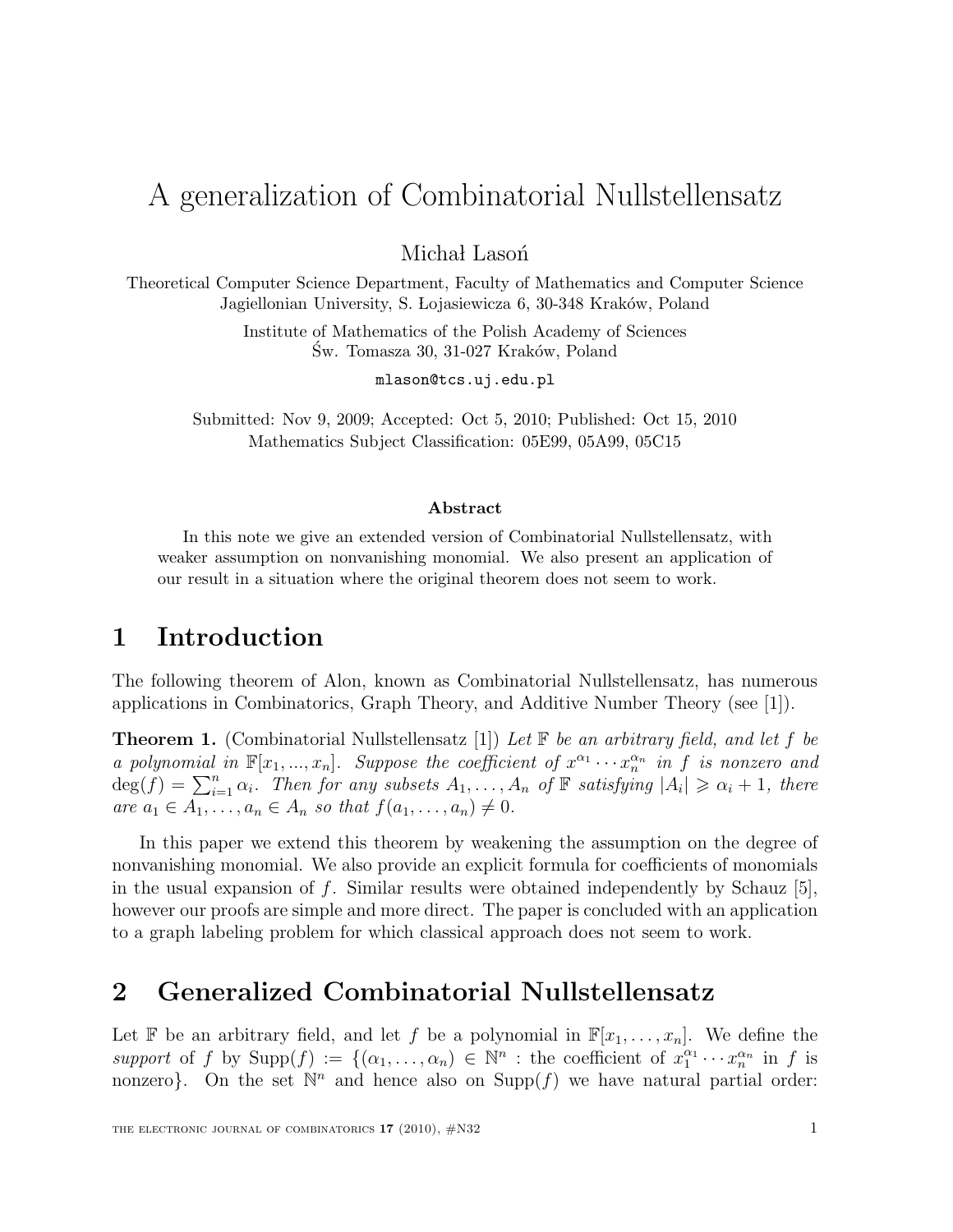$(\alpha_1,\ldots,\alpha_n) \geq (\beta_1,\ldots,\beta_n)$  if and only if  $\alpha_i \geq \beta_i$  for all i. The proof of the following theorem is a simple extension of an argument found by Michalek  $[4]$ .

**Theorem 2.** (Generalized Combinatorial Nullstellensatz) Let F be an arbitrary field, and let f be a polynomial in  $\mathbb{F}[x_1,\ldots,x_n]$ . Suppose that  $(\alpha_1,\ldots,\alpha_n)$  is maximal in Supp(f). Then for any subsets  $A_1, \ldots, A_n$  of  $\mathbb F$  satisfying  $|A_i| \geq \alpha_i + 1$ , there are  $a_1 \in A_1, \ldots, a_n \in A_n$  $A_n$  so that  $f(a_1, \ldots, a_n) \neq 0$ .

*Proof.* The proof is by induction on  $\alpha_1 + \ldots + \alpha_n$ . If  $\alpha_1 + \ldots + \alpha_n = 0$ , then  $f \equiv c \neq 0$ and the assertion is true. If  $\alpha_1 + \ldots + \alpha_n > 0$ , then, without loss of generality, we can assume that  $\alpha_1 > 0$ . Fix  $a \in A_1$  and divide f by  $(x_1 - a)$ . So, we have

$$
f = g \cdot (x_1 - a) + h,
$$

where  $\deg_{x_1}(h) = 0$ . This means that h depends only on the variables  $x_2, \ldots, x_n$ . If there exists  $a_2 \in A_2, \ldots, a_n \in A_n$  so that  $h(a_2, \ldots, a_n) \neq 0$ , then we get  $f(a, a_2, \ldots, a_n) =$  $h(a_2, \ldots, a_n) \neq 0$ , which proves the assertion. Otherwise  $h|_{A_2 \times \ldots \times A_n} \equiv 0$ . By the division algorithm we have

$$
Supp(g) \subseteq \{(\beta_1 - r, \beta_2, \dots, \beta_n) : (\beta_1, \beta_2, \dots, \beta_n) \in Supp(f), 1 \leq r \leq \beta_1\},\
$$

and  $(\alpha_1 - 1, \alpha_2, \ldots, \alpha_n) \in \text{Supp}(g)$ . Thus the tuple  $(\alpha_1 - 1, \alpha_2, \ldots, \alpha_n)$  is maximal in Supp(g). By inductive assumption we know that there exist  $a_1 \in A_1 \setminus \{a\}, a_2 \in$  $A_2, \ldots, a_n \in A_n$  so that  $g(a_1, \ldots, a_n) \neq 0$ . Hence

$$
f(a_1, a_2, \ldots, a_n) = (a_1 - a) \cdot g(a_1, \ldots, a_n) \neq 0,
$$

which proves the assertion of the theorem.

#### 3 Coefficient formula

Let  $\mathbb F$  be an arbitrary field and let  $A_1, \ldots, A_n$  be any finite subsets of  $\mathbb F$ . Define the function  $N : A_1 \times \ldots \times A_n \to \mathbb{F}$  by

$$
N(a_1,\ldots,a_n)=\prod_{i=1}^n\prod_{b\in A_i\setminus\{a_i\}}(a_i-b).
$$

We may think of the function  $N$  as a normalizing factor for the interpolating function on  $A_1 \times ... \times A_n$  defined by

$$
\chi_{(a_1,...,a_n)}(x_1,...,x_n)=N(a_1,...,a_n)^{-1}\cdot\prod_{i=1}^n\prod_{b\in A_i\setminus\{a_i\}}(x_i-b).
$$

Notice that  $\chi_{(a_1,...,a_n)}$  is everywhere zero on  $A_1 \times ... \times A_n$ , except at the point  $(a_1,...,a_n)$ for which it takes the value of 1.

We will need the following simple lemma.

 $\Box$ 

THE ELECTRONIC JOURNAL OF COMBINATORICS  $17$  (2010),  $\#N32$  2 2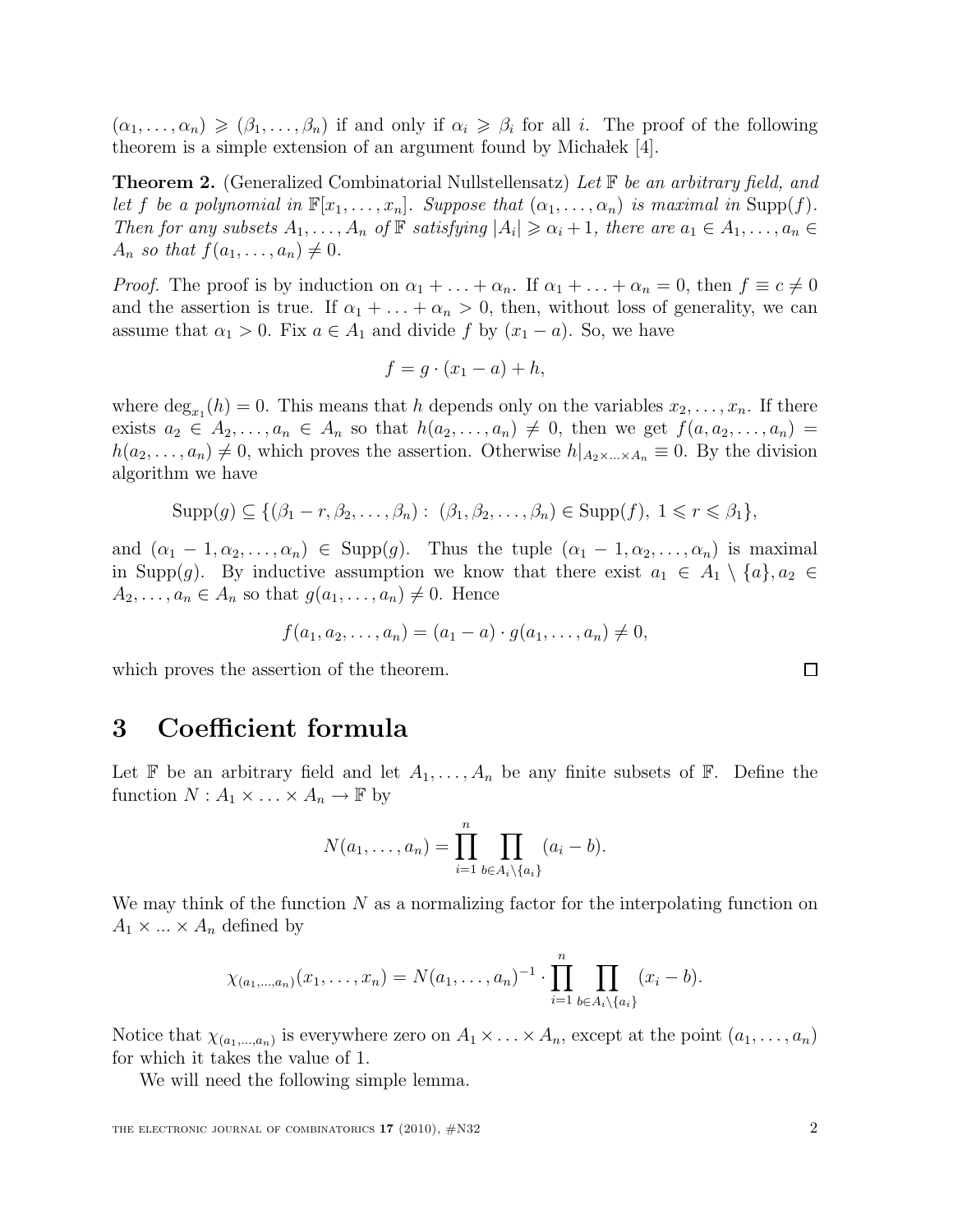**Lemma 1.** Let A be any finite subset of the field  $\mathbb{F}$ , with  $|A| \geq 2$ . Then

$$
\sum_{a\in A}\prod_{b\in A\setminus\{a\}}(b-a)^{-1}=0.
$$

Proof. Consider the polynomial

$$
f(x) = \sum_{a \in A} \prod_{b \in A \setminus \{a\}} \frac{(x - b)}{(a - b)}.
$$

Its degree is at most  $|A| - 1$ , and for all  $a \in A$  it takes value of 1. Hence  $f \equiv 1$  and the coefficient of  $x^{|A|-1}$  equals 0. But it is also the same as the the left hand side of the asserted equality. □

**Theorem 3.** (Coefficient Formula) Let f be a polynomial in  $\mathbb{F}[x_1, \ldots, x_n]$  and let  $f_{\alpha_1,\ldots,\alpha_n}$ denote the coefficient of  $x_1^{\alpha_1}$  $a_1^{\alpha_1} \cdots a_n^{\alpha_n}$  in f. Suppose that there is no greater element than  $(\alpha_1, \ldots, \alpha_n)$  in Supp $(f)$ . Then for any sets  $A_1, \ldots, A_n$  in  $\mathbb F$  such that  $|A_i| = \alpha_i + 1$  we have

$$
f_{\alpha_1,\dots,\alpha_n} = \sum_{(a_1,\dots,a_n)\in A_1\times\ldots\times A_n} \frac{f(a_1,\dots,a_n)}{N(a_1,\dots,a_n)}.
$$
<sup>(\*)</sup>

*Proof.* The proof is by induction on the number of elements in the set

Cone(f) = { $\beta \in \mathbb{N}^n$ : there exists  $\gamma \in \text{Supp}(f)$  and  $\gamma \geq \beta$ }.

If  $|\text{Cone}(f)| = 0$  then  $f \equiv 0$  and the theorem is trivial. Otherwise let  $(\beta_1, \ldots, \beta_n)$  be a maximal element of Cone(f), so it also belongs to Supp(f). If  $(\beta_1, \ldots, \beta_n) = (\alpha_1, \ldots, \alpha_n)$ , then consider the polynomial

$$
f'(x_1,...,x_n) = f(x_1,...,x_n) - f_{\alpha_1,...,\alpha_n} \cdot \prod_{i=1}^n \prod_{b \in A_i \setminus \{a_i\}} (x_i - b)
$$

for arbitrary  $a_1 \in A_1, \ldots, a_n \in A_n$ . Notice that

$$
Cone(f') \subset Cone(f) \setminus \{(\alpha_1, \ldots, \alpha_n)\},
$$

so from inductive assumption we get the assertion for polynomial  $f'$ . Since  $(*)$  is  $\mathbb{F}\text{-linear}$ and holds for  $f'$ , it is enough to prove it for the polynomial

$$
h = f_{\alpha_1, \dots, \alpha_n}^{-1} \cdot (f - f') = \prod_{i=1}^n \prod_{b \in A_i \setminus \{a_i\}} (x_i - b).
$$

Now  $h_{\alpha_1,\dots,\alpha_n} = 1$ , and the right hand side of  $(*)$  is also equal to 1 since  $h(x_1,\dots,x_n) \neq 0$ only for  $(a_1, \ldots, a_n)$ , so we are done.

If  $(\beta_1,\ldots,\beta_n)\neq (\alpha_1,\ldots,\alpha_n)$  then we have  $(\beta_1,\ldots,\beta_n)\ngeq (\alpha_1,\ldots,\alpha_n)$  by the assumptions. So there exists i such that  $\beta_i < \alpha_i$ , without loss of generality we can assume that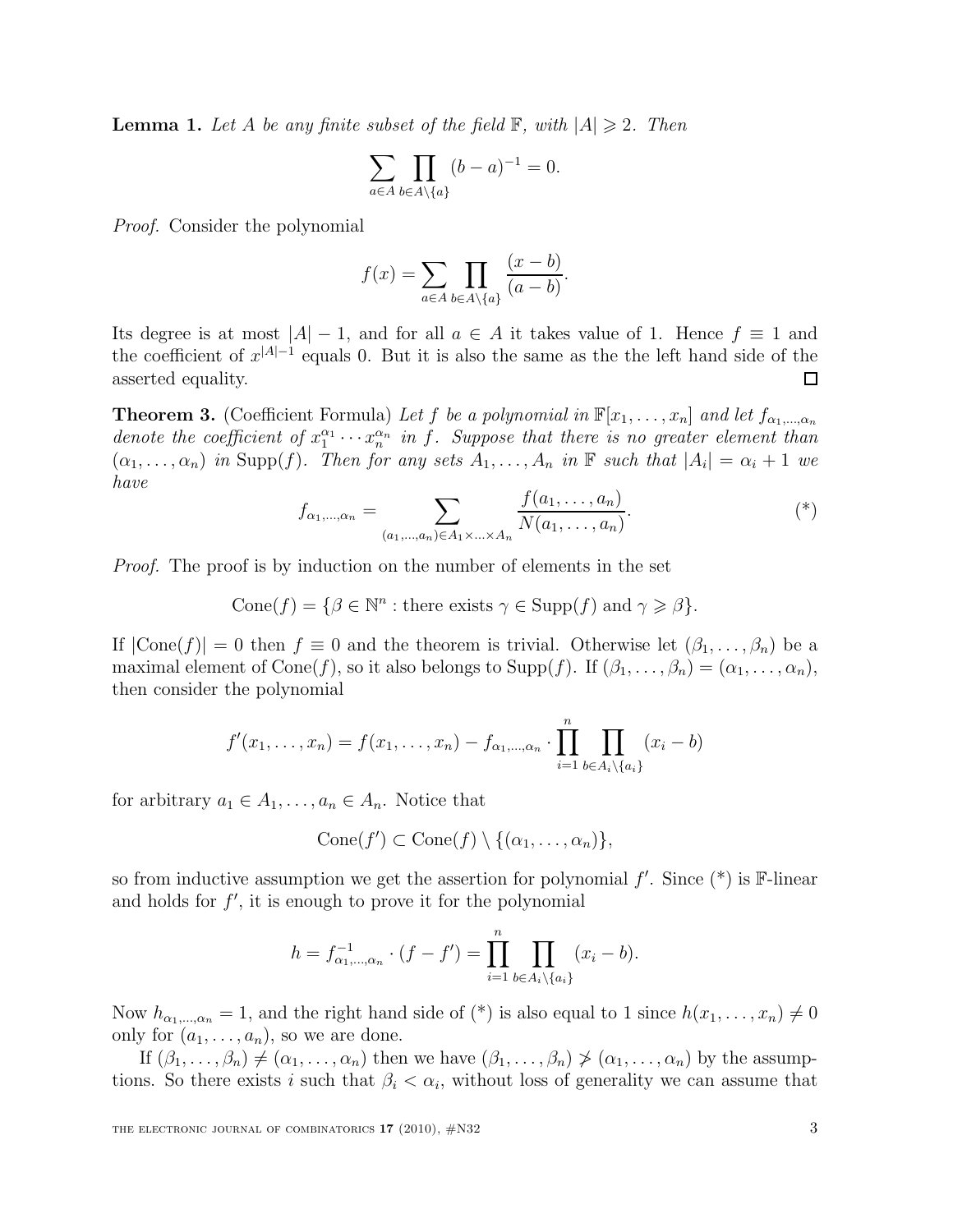$\beta_1 < \alpha_1$ . Let  $B_1 \subset A_1$  be any subset with  $\beta_1$  elements. So, we have  $|A_1 \setminus B_1| \geq 2$ . Consider the polynomial

$$
f'(x_1,...,x_n) = f(x_1,...,x_n) - f_{\beta_1,...,\beta_n} \cdot x_2^{\beta_2} \cdots x_n^{\beta_n} \cdot \prod_{b \in B_1} (x_1 - b).
$$

As before we have that

$$
Cone(f') \subset Cone(f) \setminus \{(\beta_1, \ldots, \beta_n)\},
$$

so, from inductive assumption we get the assertion for polynomial  $f'$ . It remains to prove it for the polynomial

$$
h = f_{\beta_1,\dots,\beta_n}^{-1} \cdot (f - f') = x_2^{\beta_2} \cdots x_n^{\beta_n} \cdot \prod_{b \in B_1} (x_1 - b).
$$

Obviously, the left-hand side of equality (\*) equals zero. After rewriting the right-hand side we get

$$
\sum_{(a_1, a_2, \dots, a_n) \in A_1 \times \dots \times A_n} \left\{ \prod_{i=1}^n \prod_{b \in A_i \setminus \{a_i\}} (b - a_i) \right\} ^{-1} \cdot a_2^{\beta_2} \cdots a_n^{\beta_n} \cdot \prod_{b \in B_1} (a_1 - b) =
$$
\n
$$
= \sum_{a_2 \in A_2, \dots, a_n \in A_n} \prod_{i=2}^n \prod_{b \in A_i \setminus \{a_i\}} \left( (b - a_i)^{-1} \cdot a_i^{\beta_i} \right) \cdot \left( \sum_{a_1 \in A_1} \prod_{b \in A_1 \setminus \{a_1\}} (b - a_1)^{-1} \prod_{b \in B_1} (a_1 - b) \right)
$$

The last factor in this product can be simplified to the form

$$
\sum_{a_1 \in A_1 \setminus B_1} \prod_{b \in (A_1 \setminus B_1) \setminus \{a_1\}} (b - a_1)^{-1},
$$

which is zero by the Lemma 1. The proof is completed.

Notice that Theorem 3 implies Theorem 2. Indeed, if  $f_{\alpha_1,\dots,\alpha_n} \neq 0$ , then f cannot vanish on every point of  $A_1 \times \ldots \times A_n$ . Also if  $f_{\alpha_1,\ldots,\alpha_n} = 0$ , then either f vanishes on the whole set  $A_1 \times \ldots \times A_n$ , or there are at least two points for which f takes a non-zero value.

#### 4 Applications

In this section we give an example of possible application of Theorem 2. In some sense it generalizes the idea of lucky labelings of graphs from [2]. Given a simple graph  $G = (V, E)$ and any function  $c: V \to \mathbb{N}$ , let  $S(u) = \sum_{v \in N(u)} c(v)$  denote the sum of labels over the

$$
\Box
$$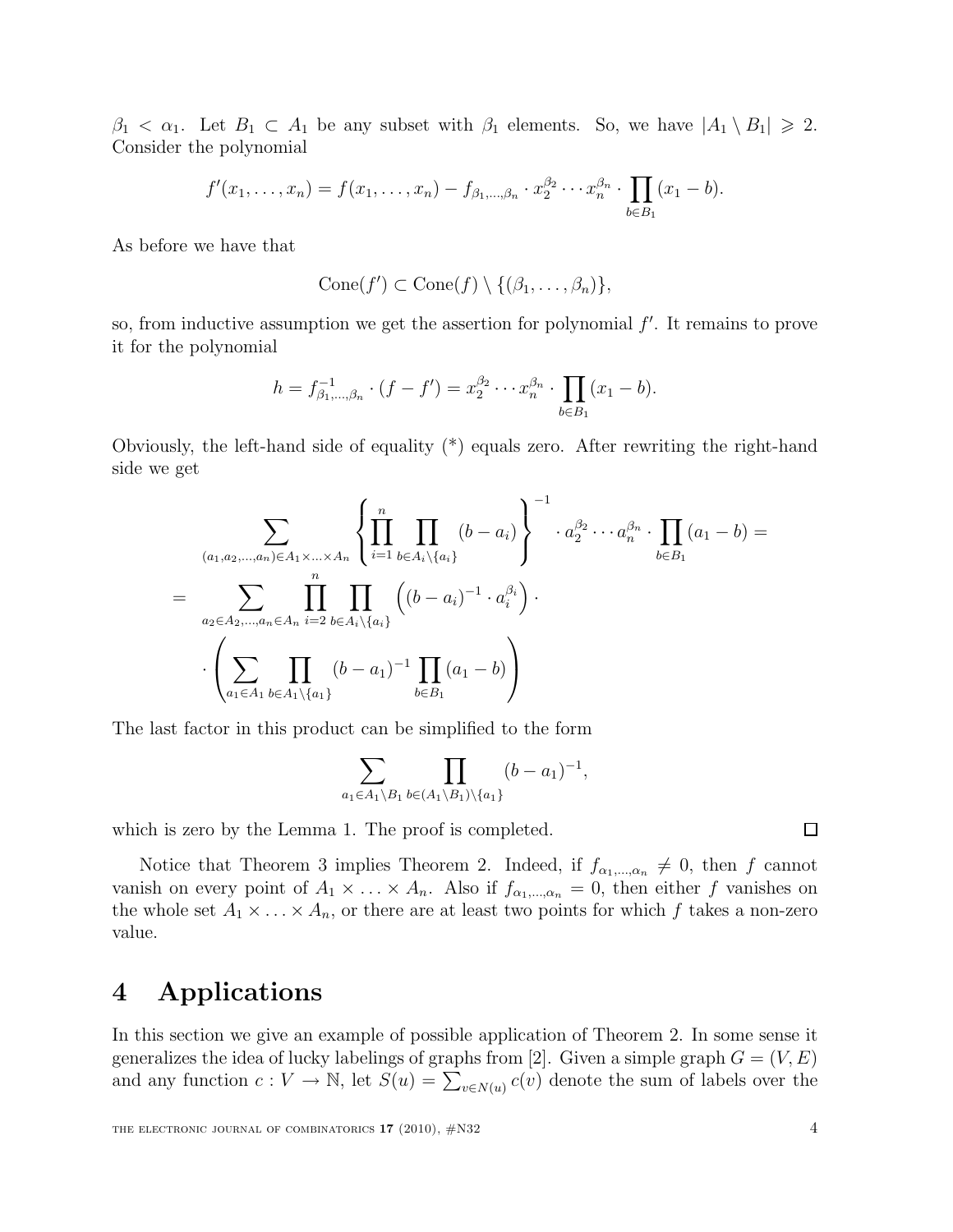set  $N(u)$  of all neighbors of u in G. The function c is called a *lucky labeling* of G if  $S(u) \neq S(w)$  for every pair of adjacent vertices u and w. The main conjecture from [2] states that every k-colorable graph has a lucky labeling with values in the set  $\{1, 2, \ldots, k\}$ . One of the results of  $[2]$  in this direction asserts that the set of labels  $\{1, 2, 3\}$  is sufficient for every bipartite planar graph G. This result is a special case of the following general theorem.

Theorem 4. Let G be a bipartite graph, which has an orientation with outgoing degree bounded by k. Suppose each vertex v is equipped with a non-constant polynomial  $f_v \in \mathbb{R}[x]$ of degree at most l and positive leading coefficient. Then there is a labeling  $c: V(G) \rightarrow$  $\{1, 2, \ldots, k\ell + 1\}$  such that for any two adjacent vertices u and w,

$$
c(u) - \sum_{v \in N(u)} f_v(c(v)) \neq c(w) - \sum_{v \in N(w)} f_v(c(v)).
$$

*Proof.* Assign to each vertex  $v \in V(G)$  a variable  $x_v$ . Consider the polynomial

$$
h = \prod_{uw \in E(G)} (\sum_{v \in N(u)} f_v(x_v) + x_w - \sum_{v \in N(w)} f_v(x_v) - x_u)
$$

We want to show that we can choose values for  $x_v$  from the set  $\{1, \ldots, kl+1\}$  so that h is non-zero. Let us fix an orientation of G where outgoing degree is bounded by  $k$ . For each edge  $uw \in E(G)$  oriented  $u \to w$  choose the leading monomial in  $f_u(x_u)$  from the factor corresponding to this edge in  $h$ . The product of these monomials over all edges of G is a monomial M of h satisfying  $\deg_{x_v}(M) \leq k$  (since monomials from  $f_u(x_u)$ ) are taken at most k times). We claim that the coefficient of M in h is nonzero. Indeed, each time we take a product of monomials from factors of h resulting in the monomial  $M$ , the sign of M is the same (because G is bipartite and leading coefficients of  $f_v$  are positive). So the copies of  $M$  cannot cancel as we are working in the field  $\mathbb{R}$ . Finally maximality of M in Supp(h) can be seen easily by giving weight  $1/\deg(f_u)$  to variable  $x_u$ , M is then of maximal degree. The assertion follows from Theorem 2.  $\Box$ 

Notice that in the above theorem the labels can be taken from arbitrary lists of size at least  $kl + 1$ .

Let us conclude the paper with the following remark. Suppose that we want to use classical Combinatorial Nullstellensatz to the polynomial  $f(x_1, \ldots, x_n)$  of degree  $\sum_{i=1}^n \alpha_i$  with nonzero coefficient of  $x_1^{\alpha_1}$  $x_1^{\alpha_1} \cdots x_n^{\alpha_n}$ . If  $f(x_1, ..., x_n) = g(h(x_1), x_2, ..., x_n)$  with  $\deg(h) = k$ , then for arbitrary sets  $A_1, A_2, \ldots, A_n \subset \mathbb{F}$ , with  $h(a) \neq h(b)$  for all distinct  $a, b \in A_1$ and of size at least  $\alpha_1/k + 1, \alpha_2 + 1, \ldots, \alpha_n + 1$ , f does not vanish on  $A_1 \times \ldots \times A_n$ . So we gain almost  $k$  times smaller first set in comparison with the classical version. It is an immediate consequence of the substitution  $x'_1 := h(x_1)$  and Theorem 2 applied to  $f'(x'_1, x_2, \ldots, x_n) = f(x_1, \ldots, x_n)$ . An analogous corollary is true for more variables being in fact equal to some polynomials.

Acknowledgement. I would like to thank Jarek Grytczuk for stimulating discussions on the polynomial method in Combinatorics.